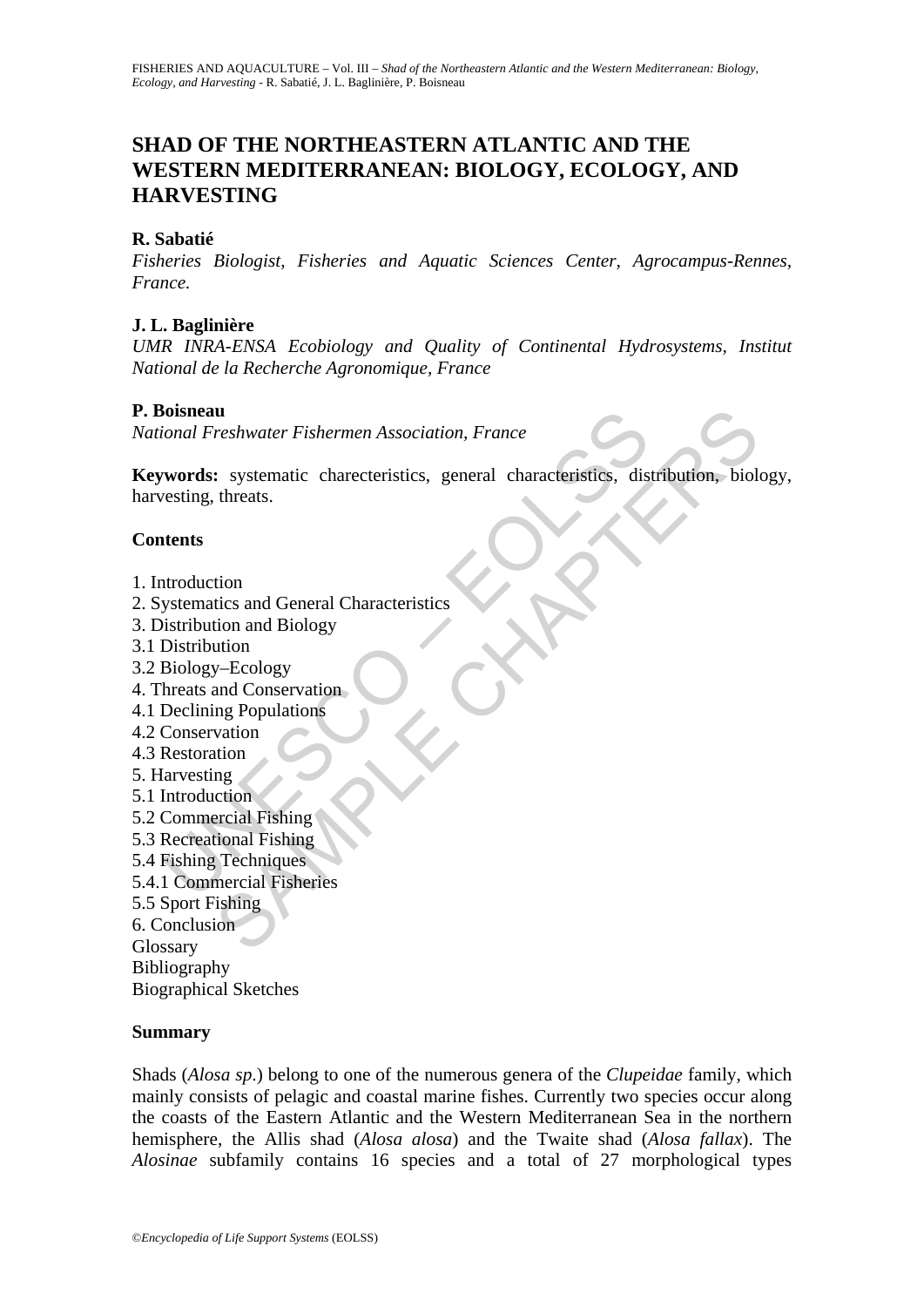(subspecies), but the taxonomy of clupeids have not yet been clearly established. The *Alosa* genus is present in all types of water environment, from the coastal and pelagic marine areas to the river corridors and lakes via the estuary environments. Only a few species developed land-locked types in fresh water lakes. They migrate from growing to spawning areas (March-June) and anadromous migration is a characteristic of the *Alosa*  genus. Shads return instinctively to their native river although they can colonize new environments. Three major groups can be distinguished according to the geographical distribution: Eastern Atlantic-Mediterranean group, a Pontocaspian group (Black, Caspian, and Azov Seas), and a Western Atlantic group. Factors of anthropic origin modified the original distribution of shads: (building of dams, water pollutions, gravel quarrying). In addition to these indirect effects, over fishing may also have a direct effect in some cases. The Allis shad is now absent from the Mediterranean Sea or along the Moroccan coasts. Shads, which constitute sustainable exploited natural resources, are mainly exploited by commercial fishery. Finally, the *Alosa* genus presents socioeconomic (professional fishery), scientific, ecological, and patrimonial interests (diversity in the habitats, presence of numerous anadromous species, stock-river relationship, absence of jumping behavior, and very limited impact of the rearing species). This genus is thus a good indicator of the physical and biological quality of the middle courses of large river basins.

# **1. Introduction**

mainly exploited by commercial fishery. Finally, the *Alosa* genomic (professional fishery), scientific, ecological, and patersity in the habitats, presence of numerous anadromous sytionship, absence of jumping behavior, exploited by commercial fishery. Finally, the *Alosa* genus presents so<br>(professional fishery), scientific, ecological, and patrimonial inter<br>in the habitats, presence of numerous anadcomous species, stock-<br>in, absence of Shad of the genus *Alosa* are fish whose fossils were discovered by paleontologists in sediments from the Tertiary (Oligocene and Miocene) and the Quaternary. Occurring along the present Eastern Atlantic coast and in the Mediterranean sea, they have survived the major tectonic phenomena which took place during their 37 million years of evolution and which progressively led to the drying up and enclosing of the Mediterranean at the end of the Miocene  $(\pm 5 \text{ MY})$ , followed by the reopening of the Strait of Gibraltar during the same period. They also lived through the successions of glaciations and warming which affected the fauna and flora, in general, and through the last Ice Age of the Late Pleistocene (-20 000 years) which led to the lowering of the water level of the sea by several hundred meters, completely changing the coastline as we know it today.

The two species which presently occur along the Eastern Atlantic and Western Mediterranean coasts were known well before the Roman era, but were probably not identified as today. In the sixteenth century, the Portuguese fished for shad in the big rivers of Morocco, which were heavily fished locally and already divided into fishing allotments. The two species of the genus *Clupea*, abundant in France and prized for the quality of their meat had already been described at that time by Rondelet, then by Duhamel du Monceau, and Lacépède who finally identified the two shad species. It was Cuvier and Valenciennes who eventually defined the genus *Alosa*. In the 1950s, these species were finally given their present taxonomic name (*Alosa alosa*, Allis shad; *Alosa fallax*, and Twaite shad).

Shad are a sustainable natural resource and are harvested, in large part, by commercial fisheries over their general distribution area. In addition to their socio-economic value, they are also of interest to scientists. Shad appear to provide interesting material for the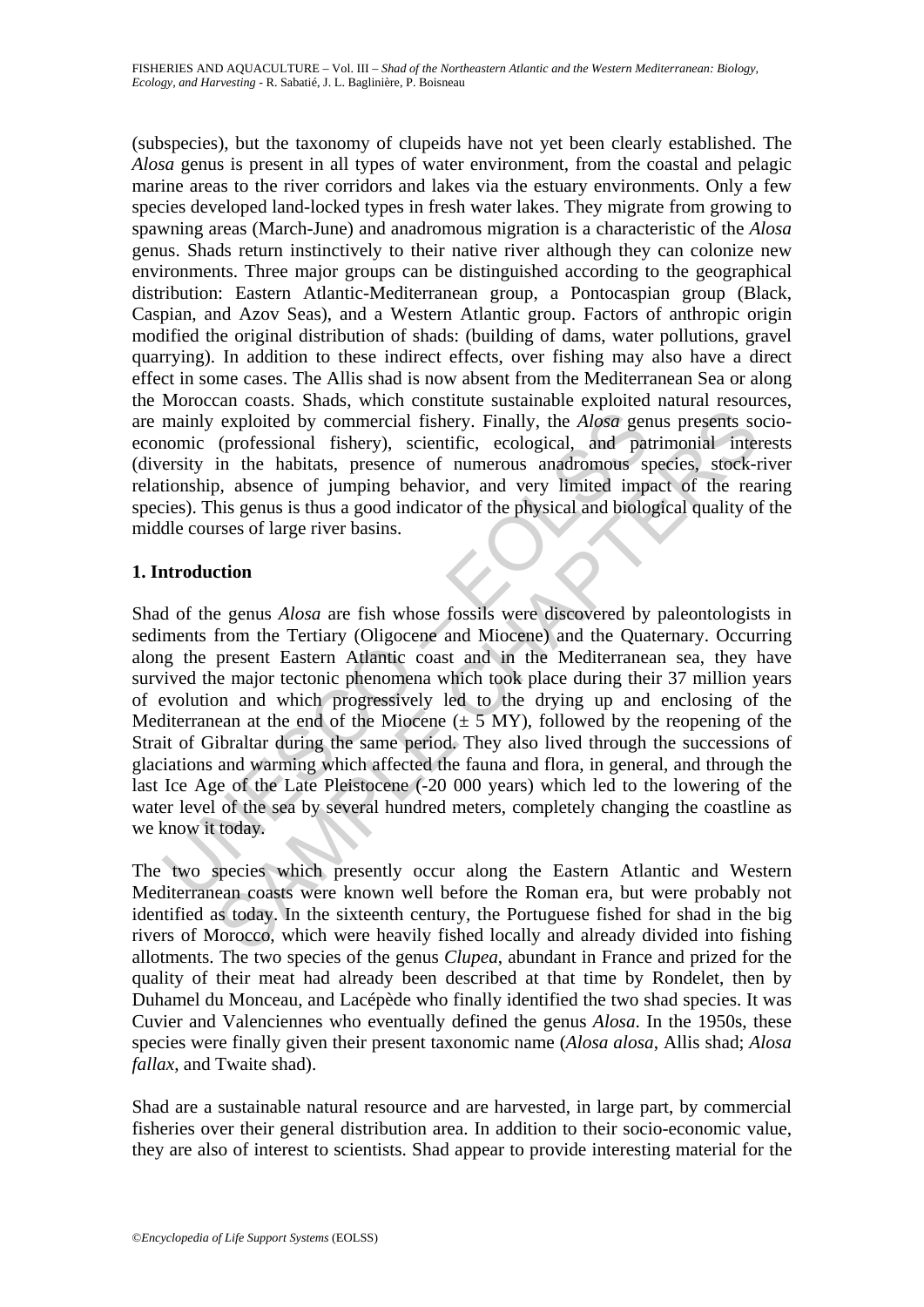study of evolutionary biology and especially that of speciation. In fact, these species combine both wide ecobiological plasticity as well as difficulties related to their taxonomic and genetic identification (genus, species). The complexity of this problem is made evident by their lacustrian adaptations, the hybridization between Allis shad and Twaite shad, and the phylogenetic relationship between the genus *Alosa* and the *Clupeidae* family.

# **2. Systematics and General Characteristics**

Shad belong to the order of Clupeiforms (83 genera and 357 species), to the *Clupeidae* family, whose gregarious members, often-pelagic sea-dwelling plankton feeders (herring, sardine, and sardinella), are found throughout the world and have considerable commercial value.

The genus *Alosa,* which belongs to the subfamily of the *Alosinae*, includes 15 species to which the species *Alosa macedonica* can be added. Moreover, the existence of 27 morphs, leading to ambiguities (particularly in the case of the Twaite shad) in a taxonomic system which was developed without the use of genetic criteria, are recognized as a subspecies at this time. These different morphs belong to five species: *Alosa alabamae, kessleri, fallax, brashnikovi,* and *caspia*.

genus *Alosa*, which belongs to the subfamily of the *Alosinae*, inc<br>
ch the species *Alosa macedonica* can be added. Moreover, th<br>
phs, leading to ambiguities (particularly in the case of the<br>
phomomic system which was d Alosa, which belongs to the subfamily of the Alosinae, includes 15 species Alosa macedonica can be added. Moreover, the existence of adiation and increase adiation and increase of the Twaite shados system which was develo No other subspecies has been identified among the Allis shad. These taxa are identified by meristic characteristics (number of gill rakers, vertebrae, radius of dorsal and anal fins, and number of scales on the lateral line), morphological characteristics (body shape, presence of palatine, and vomerine teeth), as well as by their geographic distribution and behavioral and biometric characteristics. This genus occurs in the northern hemisphere and is divided into three distinct geographic areas: the Western Atlantic of North America; the Eastern Atlantic and Mediterranean (herring group); and the Ponto-Caspian (Caspian shad) (shad group).

The bodies of shad are generally fusiform and somewhat compressed. The back is dark blue or blue-green and the sides are silvery. The mouth is superior and the upper jaw has a distinct median notch; jaw teeth are small, often not discernible. The gill arches have a crowded comb of gill rakers, which act as an efficient gill filter. The relatively short dorsal fin is located in the middle of the back, the pectoral fins are low on the sides and the pelvic fins are on the abdomen.

The caudal fin is distinctly forked, homocercal and supported by a series of small bones. The lateral line is absent. The well-developed cycloid scales number from 40 to 50 on the longitudinal line and are deciduous. A ventral keel of scutes is generally present.

The Allis shad (*Alosa alosa*) can be distinguished from the Twaite shad by its larger size (an average length of 550 mm for an average weight of 1460 g; up to 800 mm in Morocco and Portugal) and by its high head and curved forehead, compressed on the sides (see Figure 1).

The number of gill rakers is greater  $(> 90$  as opposed to  $< 60$ ). It may also have a large black spot posterior to the gill opening whereas the Twaite shad has a row of 4 to 8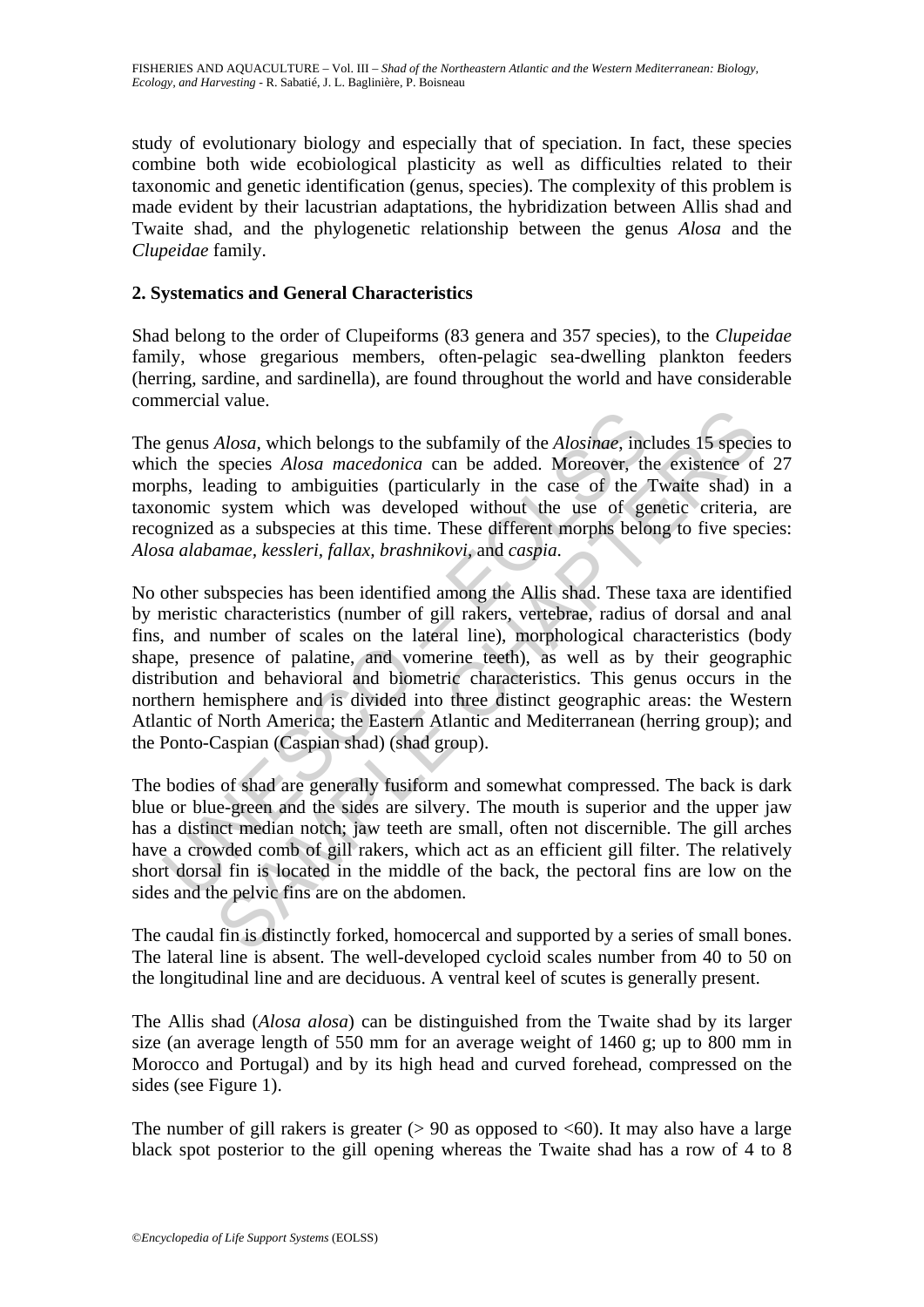distinct small black spots. Its scaling is irregular on the lateral line. These two taxa show no real sexual dimorphism except, perhaps, the larger size of the females compared to males of the same age. The diagnosis of the male is D IV–VI/13–18, A III–IV/18–24, Pt I/13–16, and Pv I/9; number of pre-pelvic scutes: 19–25, post-pelvic scutes: 13–17, number of transversal scales: 20–26, on the longitudinal line: 60–90, number of gill rakers on the first gill arc: 85–160; and vertebrae: 53–58.

Six sub-species have been identified among the Twaite shad (see Figure 2). Two of these, which are smaller, are endemic to lakes (*A. f. killarnensis* and *lacustris*) and present morphological characteristics different from the four other anadromous morphs (*A. f. fallax, nilotica, algeriensis,* and *rhodanensis*).

 The diagnosis of the adult Atlantic Twaite shad is: D IV–VI/12–16, A III–IV/16–22, Pt I/13–16, and Pv I/8; number of pre-pelvic scutes: 18–23, post-pelvic scutes: 12–18, number of transversal scales: 16–20, on the longitudinal line: 54–71; number of gill rakers on the first gill arc: 35–60 (see Figure 3); and vertebrae: 49–59. Its average length is 420 mm for an average weight of 660 g.

Morphologically speaking, the Twaite shad of the Rhone (*A. f. rhodanensis*), is similar to the Atlantic taxa, but it is generally bigger (488 mm) and weights 1115 g. The number of gill rakers is smaller, very similar to the number found in *A. fallax nilotica*. The diagnosis for this subspecies is: D IV–VI/13–16, A III–IV/17–21, Pt I/13–15, and Pv I/8; number of pre-pelvic scutes: 18–23, post-pelvic scutes: 13–18, number of transversal scales: 16–20, on the longitudinal line: 54–64; number of gill rakers on the first gill arc: 30–49; and vertebrae: 54–59.



Figure 1. Allis Shad (*A. alosa*) female and male (below); Charente River (French Atlantic coast; picture: R. Sabatié).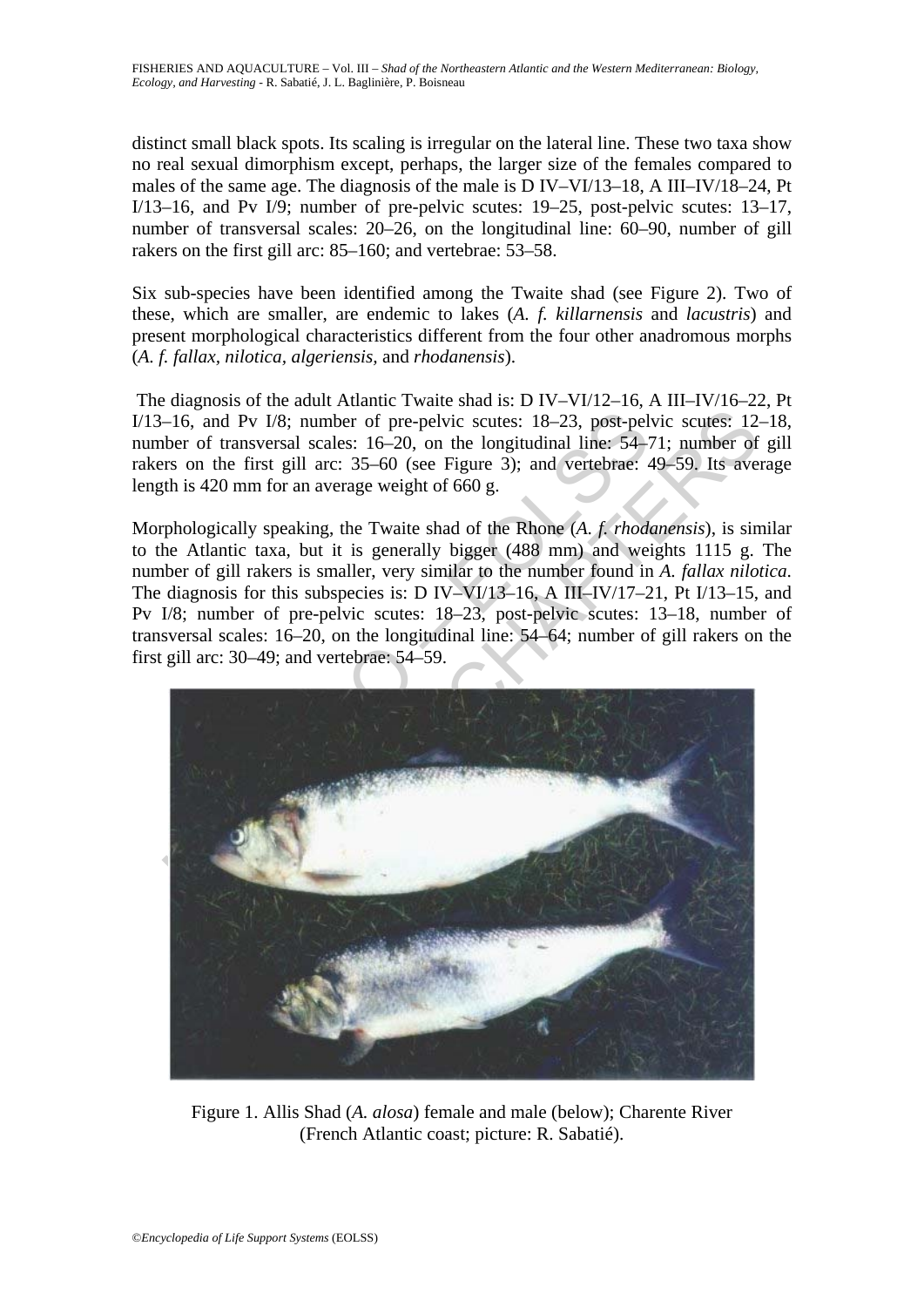

Figure 2. Twaite Shad (*A. f. fallax*) females and males (below); Sebou River (Morocco Atlantic coast; picture: R. Sabatié).



Figure 3. Twaite Shad (*A. f. rhodanensis*) female and male (below); Rhone River (French Mediterranean coast; picture: R. Sabatié).

The presentation of this classification, which is based on rigorous morphological studies, cannot hide the fact that the taxonomy of these clupeids remains ambiguous. These difficulties arise from the large degree of phenotypic plasticity of the genus *Alosa*  and the members of the *Clupeidae* family in general. This same phenomenon can be observed in the subfamily of the *Coregoninae*.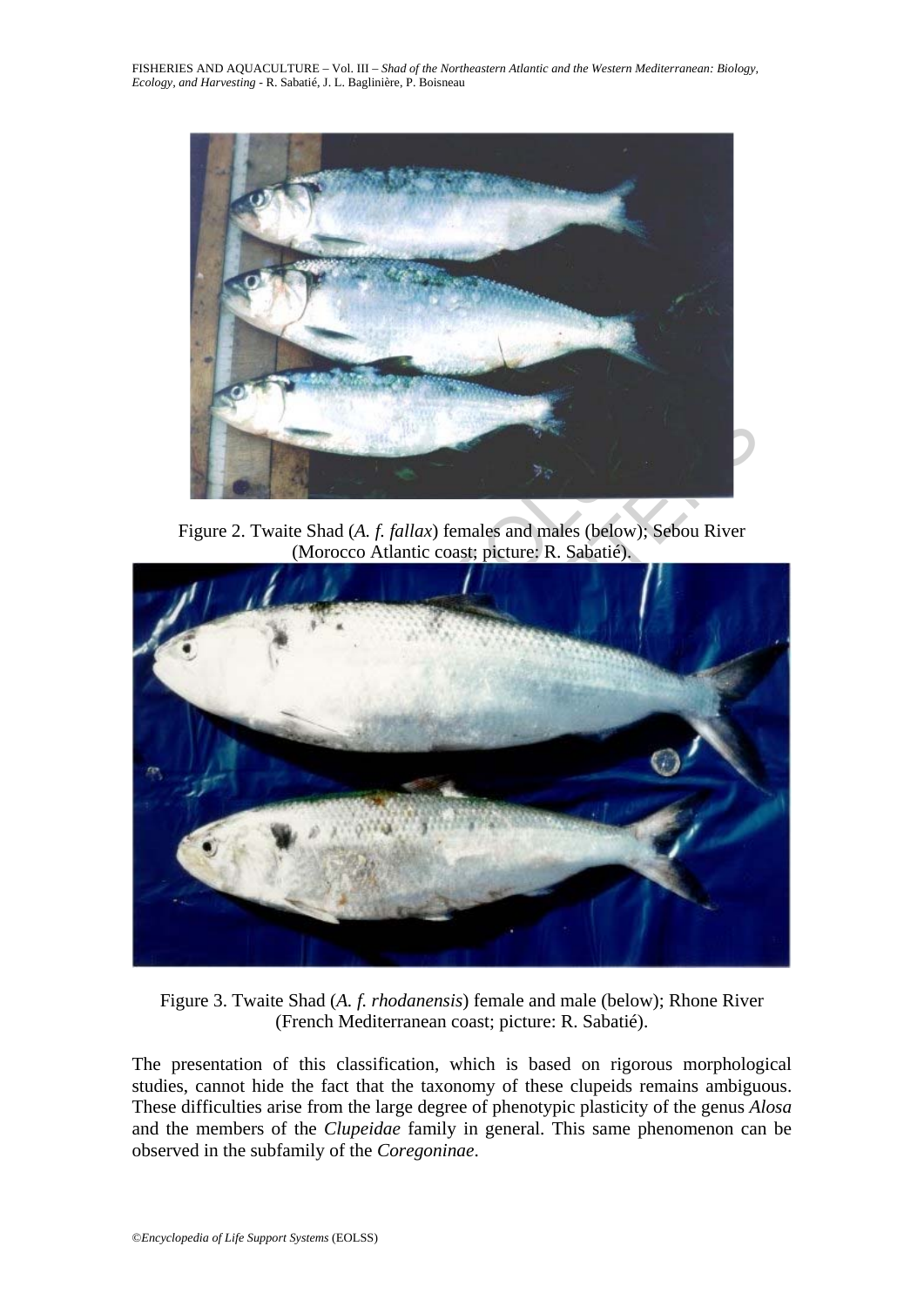But these difficulties also arise from the methodological problems which occur when taxa are defined on approximate bases, small numbers of individuals, absence of a scale for morphometric and meristic criteria for certain biogeographic groups, and the use of a reduced number of these criteria. Indeed, certain of which may vary in space and in time in relation to age and size, in a geographic area with the hybridization phenomenon (see Figure 4), and with respect to the environment colonized during the cycle and the environmental conditions during the embryo-larval phase. To this must be added the great propensity of ichthyologists since the beginning of the nineteenth century, to use the term of sub-species to describe geographic breeds. The genus *Alosa,* which includes 27 morphs, is a good example of this.

These taxonomic difficulties have resulted in uncertainties and/or changes which lead to a lack of homogeneity at all levels of systematics but especially concerning species and sub-species. In his general presentation of the classification of shad for the FAO catalogues, Whitehead clearly states that the taxonomy of Ponto-Caspian and Eastern Atlantic and Mediterranean shad still requires extensive research. He considers that the best way to solve the taxonomic problems related to shad in the absence of a complete diagnosis of meristic and morphometric characteristics, particularly for the purpose of validating or invalidating the existence of sub-species, is to use molecular genetics and biochemical techniques.



Figure 4. First gill raker of the three taxons; left (*A. alosa*); middle (*A. hybrid*); right (*A. f. fallax*), picture: R. Sabatié.

# **3. Distribution and Biology**

# **3.1 Distribution**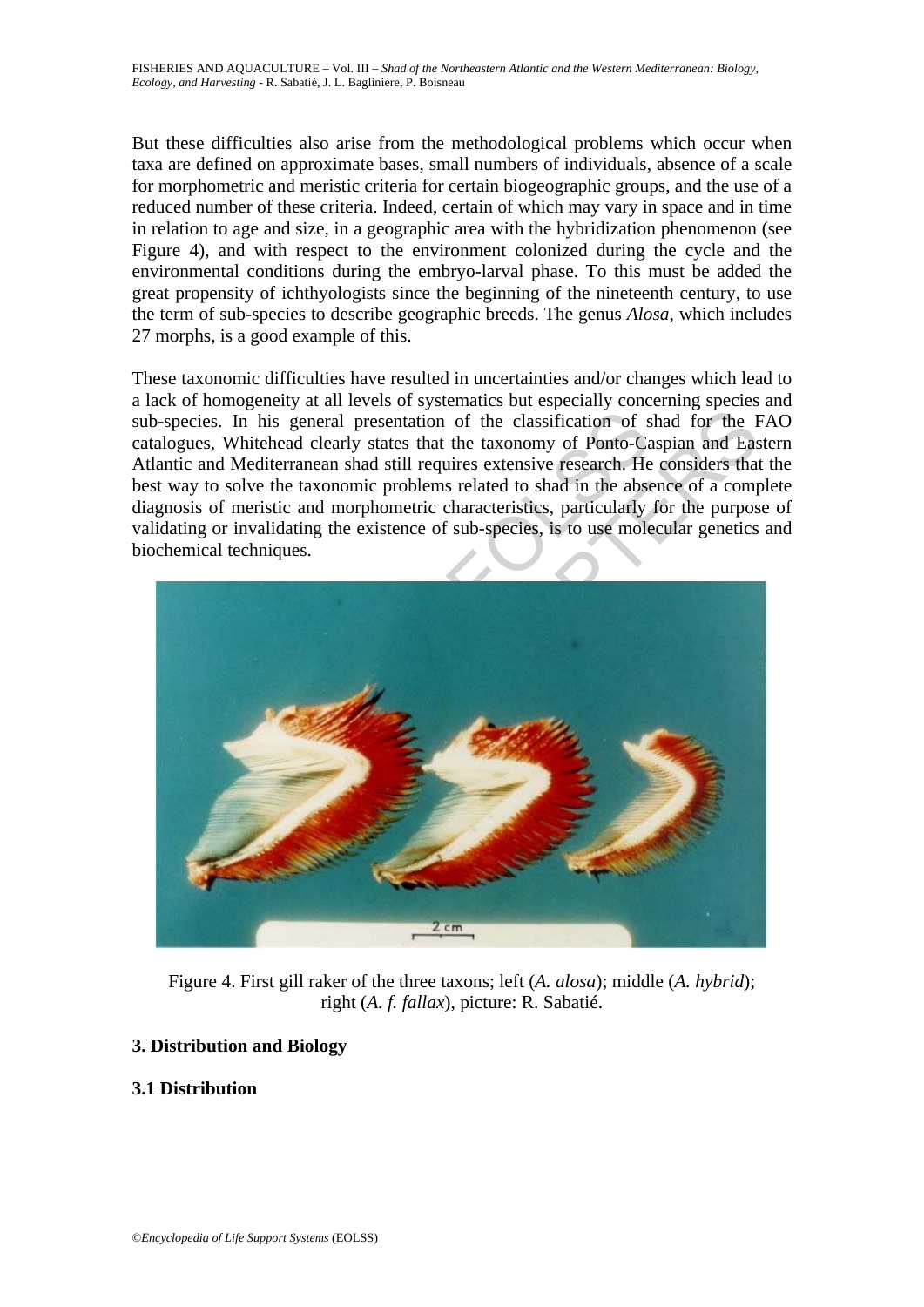The genus *Alosa* was originally found in the North Atlantic and in the Mediterranean, Black, and Caspian Seas as well as the Sea of Azov. Three major groups can be identified in relation to their geographic distribution (see Figure 5):



Figure 5. Map of Shad distribution: Western Atlantic group ((A) *Alosa alabamae, chrysochloris*; (B) *A. aestivalis, mediocris, sapidissima, pseudoharengus*): Atlantic and Mediterranean group (*A. alosa; A. fallax fallax*): Ponto Caspian group ((A) *A. caspia, pontica, maeotica*; (B) *A. caspia, kessleri*)

Mediterranean group<br>
Figure 5. Map of Shad distribution: Western Atlantic group ((A) Achrysochloris; (B) A. aestivalis, mediocris, sapidissima, pseudal Atlantic and Mediterranean group (A. alosa; A. fallax fa<br>
Ponto Caspia The North American group includes six species: *Alosa aestivalis, A. alabamae, A. chrysochloris, A. mediocris, A. pseudoharengus,* and *A. sapidissima*. It extends from the southern coast of Labrador to the center of Florida and to the north of the Gulf of Mexico. The American shad (*A. sapidissima*) and the alewife (*A. pseudoharengus*) are the most widely distributed and the most northern. All of the species are anadromous and only *A. pseudoharengus* has developed forms, which live in big lakes or in dam reservoirs.

**Example 18 and 18 and 18 and 18 and 18 and 18 and 18 and 18 and 18 and 18 and 18 and 18 and 18 and 18 and 18 and 18 and 18 and 18 and 18 and 18 and 18 and 18 and 18 and 18 and 18 and 18 and 18 and 18 and 18 and 18 and 18** The Ponto-Caspian group (Pontic shad) with 7 species. Four of them are specific to the Caspian Sea (*Alosa brashnikivi, A kessleri, A. saposhnikovi, A. sphaerocephala*) and two others to the Black Sea and the Sea of Azov (*A. maeotica* and *A. pontica*). On the other hand, the Caspian shad (*Alosa caspia*) occurs in all three of these seas as a result of its many subspecies. A last one is endemic to the lakes of Northern Greece where *Alosa macedonica* is also found and can be considered to be part of this group. With the exception of these last two freshwater species and two others, which live uniquely in the sea, all of these fish are anadromous. The Eastern Atlantic and Mediterranean group (see Figure 6) includes one species and several subspecies: *Alosa alosa* and *A. fallax* sp. Their original longitudinal distribution in the Eastern Atlantic (between 28° and 60° Lat. N) is much larger than that of the American shad (between 25° and 50° Lat. N). This is due to the different position of the 0° and 20° isotherms related to the presence of cold currents on the two Atlantic seaboards, playing an important role in the distribution of shad. The group seems to connect to the Caspian group uniquely through hydrographic networks in the Northern Aegean Sea where the species *Alosa fallax nilotica, A. macedonica* and *A. caspia vistonis* can be found.

Allis shad occurred along the Atlantic coast from Norway to Morocco, passing by the British Isles, the coasts of Germany, Holland, Belgium, and France and then down to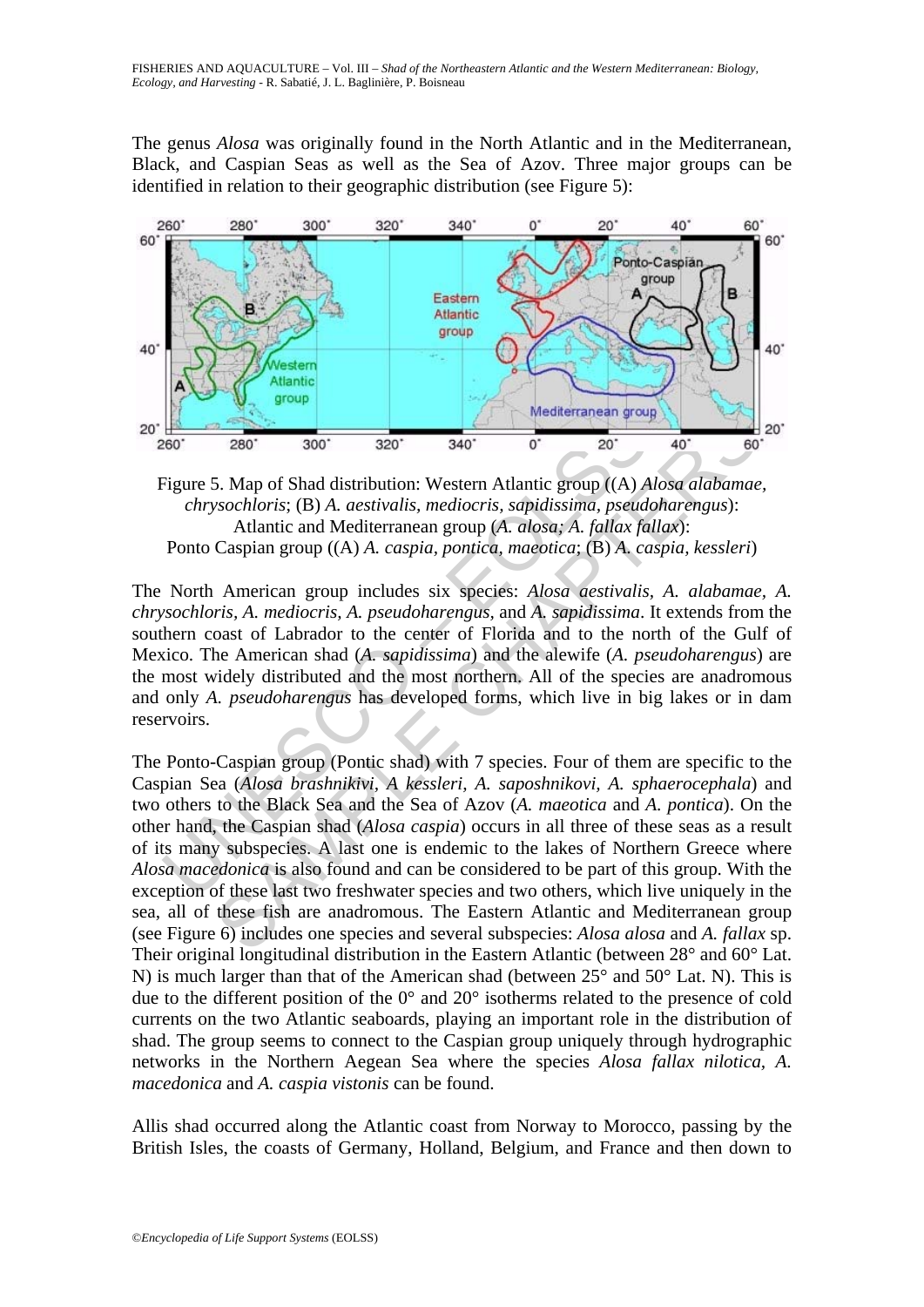Spain and Portugal. Although less abundant than in the Atlantic, Allis shad also occurred along the coast of Spain and especially in the Ebro River. Its presence along the Mediterranean coast of France was always rare and even questionable. The Twaite shad in the form of the subspecies *Alosa fallax fallax* has an Atlantic distribution, which is extremely similar to that of the Allis shad, but its distribution is more Nordic since it may extend all the way to Iceland. Moreover, the populations of Twaite shad are more abundant along the Scandinavian coast (Baltic Sea) and the British Isles (including Scotland). This species, as opposed to the Allis shad, is present all around the Mediterranean basin with its three sub-species (*A. f. rhodanensis, algeriensis* and *nilotica*).

The Allis shad and the Twaite shad with its four morphs mentioned above are anadromous species. However, they have developed forms, which live in freshwater and are very localized geographically. This development came about naturally in the case of the Twaite shad with its two sub-species (or ecophenotypes), which are present, in the case of *A. f. lacustris*, in the lakes of Northern Italy, and the other, *A. f. killarnensis*, found only in the Killarney Lake (Southwest Ireland). But these resident forms also come from anadromous populations landlocked in big lakes by dams, such as those of El Kansera (Morocco) and of Castelo do Bode (Portugal) in the case of Allis shad; and like those of Omodeo, Medioflumendosa (Sardinia), and Sidi Mohamed Ben Abdallah (Morocco).



Figure 6. Map of Shad distribution (*genus Alosa*) in Eastern Atlantic Ocean and Western Mediterranean Sea.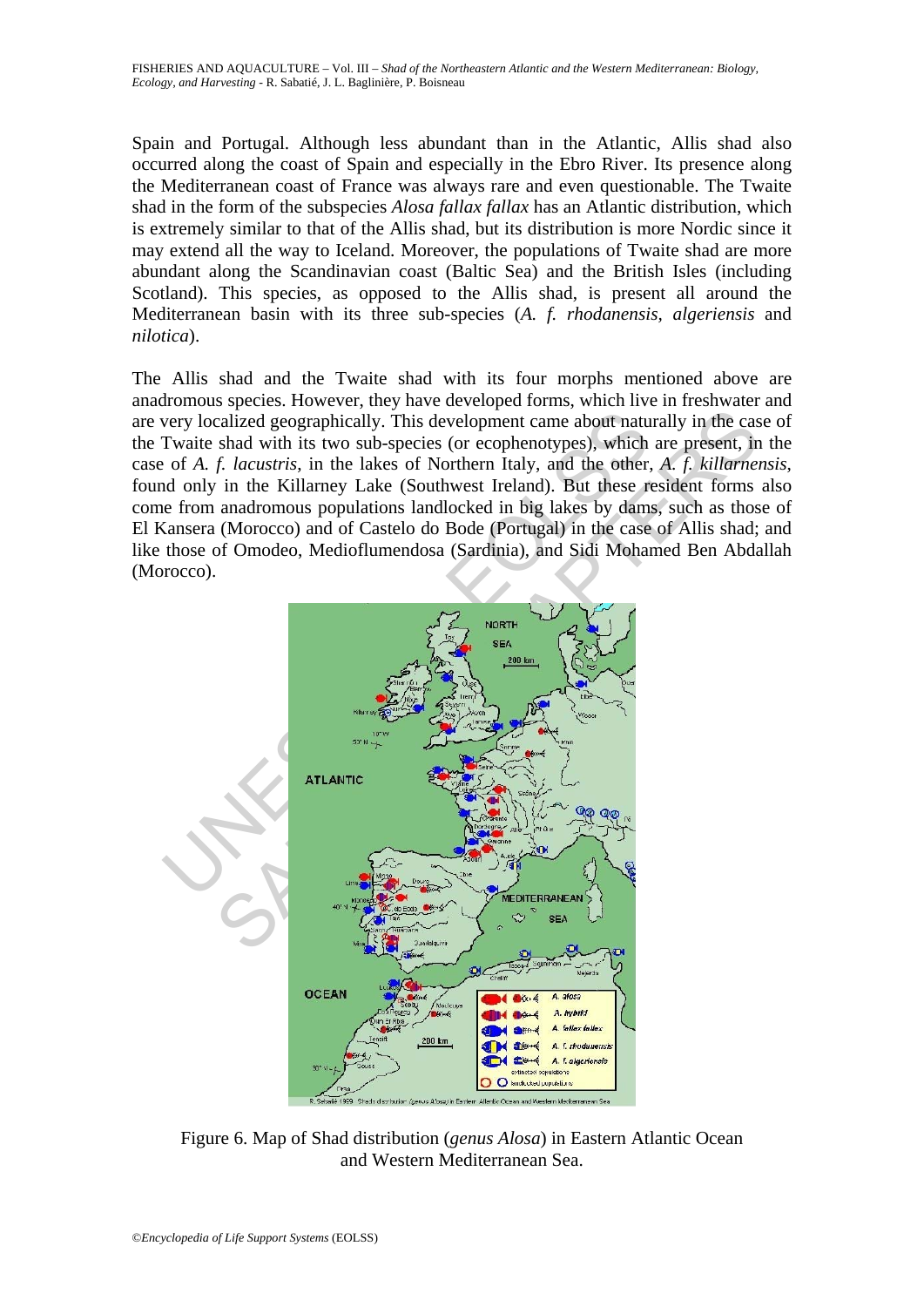- -
- -

# TO ACCESS ALL THE **25 PAGES** OF THIS CHAPTER, Visi[t: http://www.eolss.net/Eolss-sampleAllChapter.aspx](https://www.eolss.net/ebooklib/sc_cart.aspx?File=E5-05-03-04)

#### **Bibliography**

Alexandrino P. J. (1996). *Estudo De Populaçoes De Sável (Alosa alosa L.) E Savelha (Alosa fallax Lacépède). Análise De Diferenciaçao Interspecífica, Subestruturaçao E Hibridaçao. Tese de doutoramento, Universidade do Porto*, 185 pp. [This work presents a contribution to the biological, ecological and genetical knowledge of several Portuguese shads populations. It focuses on analysis of population variability.]

Aprahamian M.W, Aprahamian C.D., Baglinière J.L., Sabatié M.R. et P. Alexandrino, 2003.- *Alosa alosa* and *Alosa fallax* spp, *Literature review and Bibliography R&D Technical Report W1* – 014/TR,Environment Agency, R&D Dissemination Centtre WRc, pp 333. [The review is divided into seven sections (from Identity to Enhancement) : it focuses on the European and North African literature ; the bibliography contains . 1500 references relating to A. alosa and A. fallax spp.]

oramento, Universidade do Porto, 185 pp. [This work presents a contribution<br>gigical and genetical knowledge of several Portuguese shads populations. It has<br>minion variability.]<br>thamina M.W, Aprahamian C.D., Baglinière J.L. o, Universidade do Porto, 185 pp. [This work presents a contribution to the biolog<br>
dependical knowledge of several Portuguese shads populations. It focuses on analys<br>
ariability.]<br>
M.W. Aprahamian C.D., Baglinière J.L., Baglinière J.L, Sabatié M.R., Rochard E., Alexandrino P., Aprahamian M.W., 2003.- The Allis Shad Alosa alosa : Biology, Ecology, Range, and Status of populations *In "Biodiversity, Status, and Conservation of the World's Shads* ; K. E. Limburg and J.R. Waldman edit." *American Fisheries Society Symposium 35*, Bethesda, Maryland, pp. 85-102 [This paper shows new information on distribution, ecology and Shad exploitation ; it particularly focuses on conservation status of allis shad stocks according to UICN criteria]

Baglinière J.L. & Elie P., édit., 2000.- *Collective book "Les aloses (A. alosa et A. fallax spp.) : Ecobiologie et variabilité des populations"*. INRA-CEMAGREF édit., pp. 276 [This review results from a french, portuguese and english scientifics collaboration for a synthetic information on ecology, biology, morphological and genetic taxonomy and exploitation. Biologist or naturalist interested by european Shad have to read this book]

Girardin M., Castelnaud G. and Beaulaton L.(2003). *Surveillance halieutique de l'estuaire de la Gironde ; suivi des captures 2001 ; étude de la faune circulante 2002*. *Etude CEMAGREF, Groupement de Bordeaux*, N°79, CD. [Each year, CEMAGREF presents a unique socioeconomic data base on Gironde bassin fisheries]

Hoestlandt H. (1991). *General introduction to Clupeidae*. *In "The Freshwater Fish of Europe : Clupeidae, Anguillidae"* Vol 2, H. Hoestlandt (Ed), Aula-Verlag Wiesbaden, pp. 13-31. [This book provides a full description of all fishes populating European waters. It covers aspects of taxonomy, geographical distribution, ecological characteristics and economic importance]

Larinier M. and Travade F. (1992). *La conception des dispositifs de franchissement pour les aloses. Bulletin Français de la Pêche et de la Pisciculture,* 326-327, 125-133. [This publication outlines the basic principles for planning fish passage facilities at dams and obstructions]

Mayr E. (1970). Populations, Species and Evolution. An Abridgment of animal Species and Evolution. Belknap Press (Ed), Cambridge London, 453 p. [This work is one of the major books concerning the modern theories of evolution]

Nolan K., Grossfield J. and Wirgin I. (1991). Discrimination among Atlantic coast populations of American shad *(Alosa sapidissima)* using mitochondrial DNA. *Canadian Journal of Fisheries and Aquatic Sciences,* 48, 1742-1734. [This work deals with the partitioning of spawning stocks of American shad by using mitochondrial DNA]